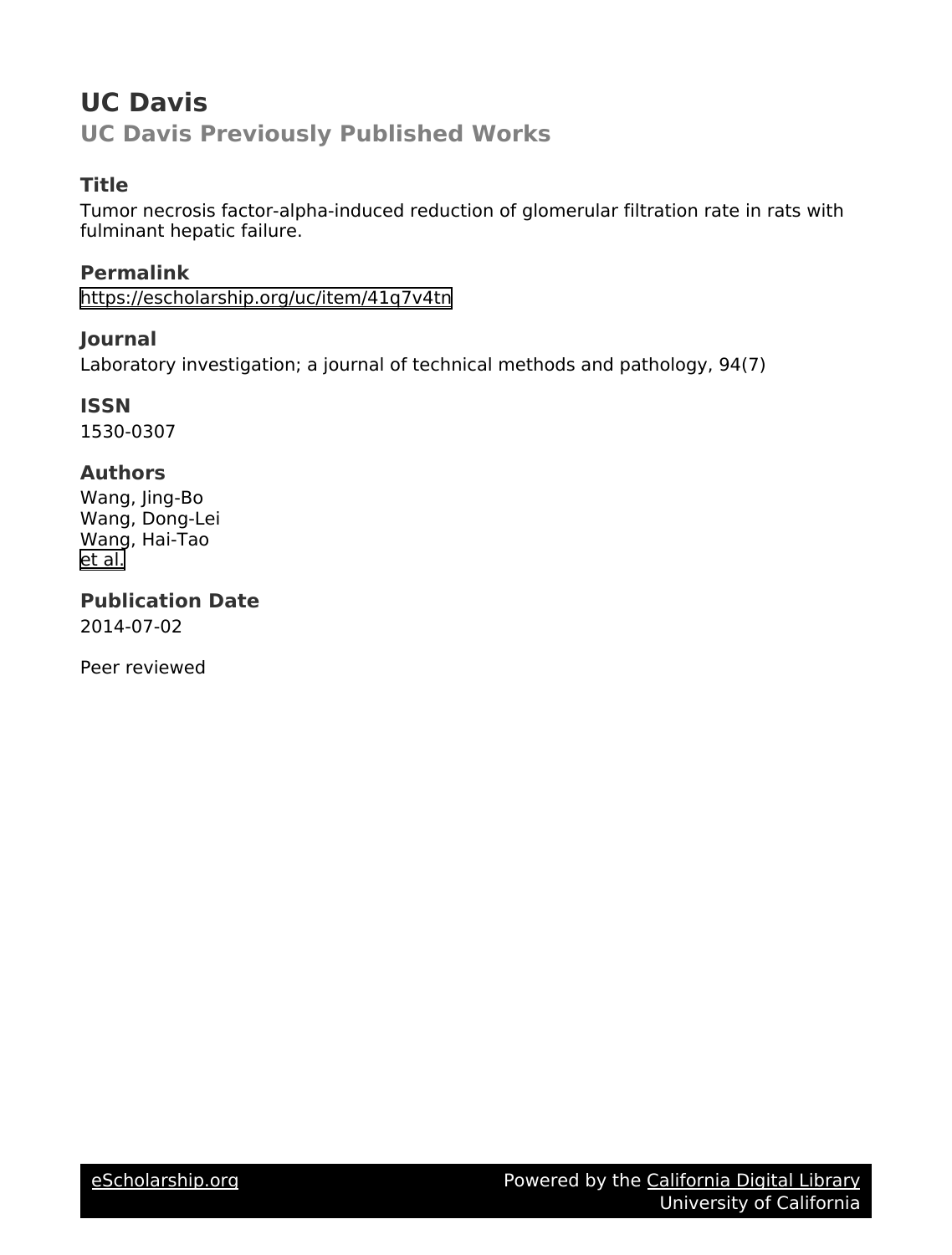# Tumor necrosis factor-alpha-induced reduction of glomerular filtration rate in rats with fulminant hepatic failure

Jing-Bo Wang $^{1,2,6}$ , Dong-Lei Wang $^{1,6}$ , Hai-Tao Wang $^3$ , Zhao-Han Wang $^1$ , Ying Wen $^1$ , Cui-Ming Sun $^1$ , Yi-Tong Zhao<sup>2</sup>, Jian Wu<sup>4,5</sup> and Pei Liu<sup>1</sup>

The mechanism of renal failure during fulminant hepatic failure (FHF) or end-stage of liver disease is not fully understood. The present study aims to delineate the mechanisms of decreased glomerular filtration rate (GFR) in acute hepatic failure. A rat model of renal insufficiency in severe liver injury was established by lipopolysaccharide (LPS) plus D-galactosamine (GalN) exposure. GFR was evaluated by continuous infusion of fluorescein isothiocyanate–inulin with implanted micro-osmotic pumps. GalN/LPS intoxication resulted in severe hepatocyte toxicity as evidenced by liver histology and biochemical tests, whereas renal morphology remained normal. GFR was reduced by 33% of the controls 12 h after GalN/LPS exposure, accompanied with a decreased serum sodium levels, a marked increase in serum TNF- $\alpha$  and ET-1 levels as well as significantly upregulated renal type 1 inositol 1,4,5-trisphosphate receptor (IP<sub>3</sub>R1) expression. The upregulated IP<sub>3</sub>R1 expression was abrogated by the treatment of anti-TNF- $\alpha$  antibodies, but not by 2-aminoethoxydiphenylborate (2-APB), which blocks the inositol 1,4,5-trisphosphate signaling pathway. Treatments with either TNF- $\alpha$  antibodies or 2-APB also significantly improved the compromised GFR, elevated serum urea nitrogen and creatinine levels, and reversed the decrease in glomerular inulin space and the increase in glomerular calcium content in GalN/LPS-exposed rats. The extent of acute liver injury as reflected by serum ALT levels was much more attenuated by anti-TNF- $\alpha$  antibodies than by 2-APB. Liver histology further confirmed that anti-TNF- $\alpha$  antibodies conferred better protection than 2-APB in GalN/LPS-exposed rats. LPS-elicited TNF- $\alpha$  over-production is responsible for decreased GFR through IP<sub>3</sub>R1 overexpression, and the compromised GFR resulted in the development of acute renal failure in rats with FHF.

Laboratory Investigation (2014) 94, 740–751; doi[:10.1038/labinvest.2014.71;](http://dx.doi.org/10.1038/labinvest.2014.71) published online 2 June 2014

KEYWORDS: acute renal failure; fulminant hepatic failure; glomerular calcium content; glomerular filtration rate; tumor necrosis factor-alpha; type 1 inositol 1,4,5-trisphosphate receptor

## INTRODUCTION

Acute renal failure may occur during fulminant liver failure with an increased mortality rate. Reduction in the effective circulating blood volume and subsequent hypoperfusion of the kidneys may be the possible pathogenesis of renal failure in patients with severe liver failure.<sup>[1](#page-11-0)</sup> It is accompanied by renal vasoconstriction, which leads to a pronounced reduction in glomerular filtration rate  $(GFR).^{2,3}$  $(GFR).^{2,3}$  $(GFR).^{2,3}$  The afferent

arteriole has an important role in the regulation of renal blood flow and GFR, thus contributing to the control of extracellular fluid volume and arterial pressure. Vascular smooth muscle cells (VSMC) in the preglomerular resistance vessels (interlobular artery and afferent arteriole) mediate constriction or dilation of the vessels, ie, changes in luminal diameter, in turn regulating renal vascular resistance, renal blood flow, and GFR.<sup>[4](#page-11-0)</sup> High levels of plasma angiotensin II,

E-mail: [syliupei2013@163.com.cn](mailto:syliupei2013@163.com.cn) or [jdwu@ucdavis.edu](mailto:jdwu@ucdavis.edu)

<sup>6</sup>These two authors contribute to this work equally.

Received 25 November 2013; revised 11 April 2014; accepted 20 April 2014

<sup>&</sup>lt;sup>1</sup>Department of Infectious Diseases, The First Affiliated Hospital, China Medical University, Shenyang City, People's Republic of China; <sup>2</sup>Division of Gastroenterology, Department of Internal Medicine, The Sixth People's Hospital of Shenyang, Shenyang City, People's Republic of China; <sup>3</sup>Division of Hepatobiliary Diseases, Department of Surgery, The Affiliated Shenzhou Hospital of Shenyang Medical College, Shenyang City, People's Republic of China; <sup>4</sup>Department of Internal Medicine, Division of Gastroenterology and Hepatology, University of California, Davis Medical Center, Sacramento, CA, USA and <sup>5</sup>Key Laboratory of Molecular Virology, Fudan University College of Basic Medical Sciences, Shanghai, People's Republic of China

Correspondence: Professor P Liu, MD, PhD, Department of Infectious Diseases, The First Affiliated Hospital, China Medical University, 155 Nanjing North Street, Shenyang 110001, People's Republic of China or Professor J Wu, MD, PhD, UC Davis Medical Center, Institute of Regenerative Cures, 2921 Stockton Boulevard, Suite 1610, Sacramento, CA 95817, USA.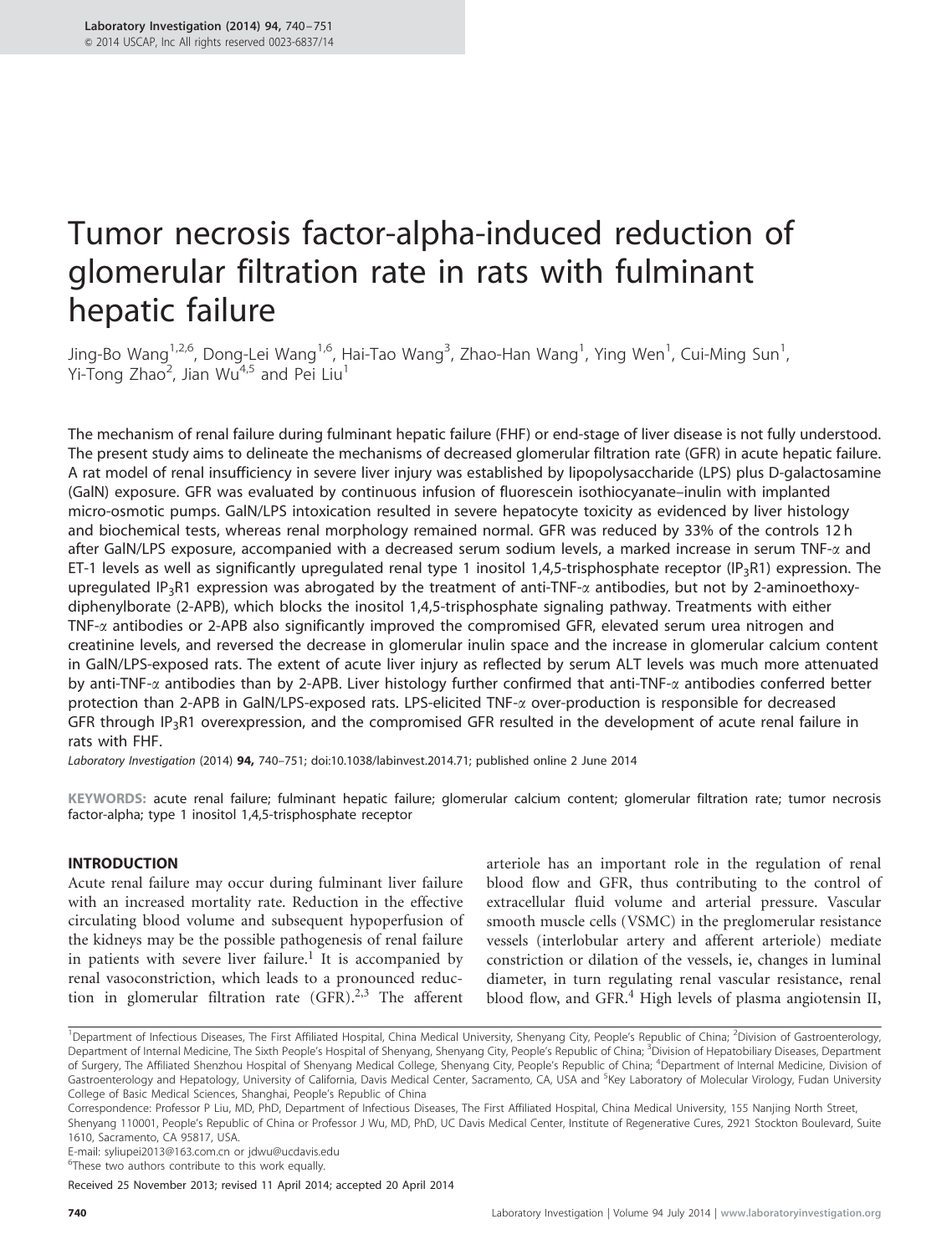endothelin-1 (ET-1), norepinephrine (NE), and TNF-a in patients with liver failure, which may induce an increase in intracellular Ca<sup>2+</sup> concentration ([Ca<sup>2+</sup>]i) in preglomerular VSMCs (PVSMCs) by stimulating calcium mobilization from intracellular stores and calcium entry from the extracellular fluid.[5,6](#page-11-0) Multifactorial mechanisms were involved in disordered regulation of renal blood flow and GFR.[7](#page-11-0) As the control of renal vasoconstriction in renal failure is multifactorial, strategies in inhibiting vaso-constrictive activity did not achieve the desired efficacy.[8,9](#page-11-0) A growing body of evidence suggests that serum level of tumor necrosis factor  $\alpha$  (TNF- $\alpha$ ) increases significantly in patients with severe liver injury,<sup>10,11</sup> whereas TNF- $\alpha$  inhibitor such as oxpentifylline reduced the incidence of renal failure rate from 35% to 8% and hospital mortality from 46% to 24%.[12](#page-11-0) Therefore, it is conceivable that  $TNF-\alpha$  has a crucial role in the development of renal failure during hepatic insufficiency.[6](#page-11-0)

Recently, we found that  $TNF-\alpha$  increased the expression of inositol 1,4,5-trisphosphate receptors  $(IP_3R)$ , mediating through the TNF receptor 1/phosphatidyl-phospholipase C/protein kinase  $C\alpha$  (TNFR1/PC-PLC/PKC $\alpha$ ) and TNFR2 signaling pathways in human mesangial cells  $(HMC).<sup>13</sup>$  $(HMC).<sup>13</sup>$  $(HMC).<sup>13</sup>$  The aim of the present study is to further delineate the role of TNF- $\alpha$  in the development of the renal failure in fulminant hepatic failure (FHF). Our hypothesis is that  $TNF-\alpha$  increases inositol 1,4,5-trisphosphate (IP<sub>3</sub>)-induced Ca<sup>2+</sup> release in response to a variety of vasoconstrictors by inducing  $IP_3R1$ overexpression, causing glomerular mesangial cells (GMC) and renal VSMCs to contract, and in turn lead to a decrease in GFR and the development of acute renal failure. To test the hypothesis, we established an animal model of FHF in which severe renal failure is confirmed by reduction of GFR and changes in blood urea nitrogen (BUN), creatinine and sodium ion levels without histologic alterations in light microscope and electronic microscope (EM). With this rat model, we investigated the effects of TNF-a on GFR in order to understand the mechanisms of TNF- $\alpha$  in modulating the pathogenesis of acute renal failure.

#### MATERIALS AND METHODS Animals

Male Sprague-Dawley rats weighing  $\sim$  220 g were purchased from Laboratory Animal Center in China Medical University, China. They were housed under a controlled condition of temperature  $(23 \pm 3 \degree C)$  and relative humidity  $(50 \pm 20\%)$ , with light illumination for 12 h a day. They were allowed access to food and tap water throughout the acclimatization and experimental periods. All procedures were approved by the Institutional Review Board according to the Animal Protection Act of China.

## Chemicals and Reagents

D-Galactosamine hydrochloride (GalN), lipopolysaccharide (LPS), TNF-a monoclonal antibody and 2-aminoethoxydiphenylborate (2-APB) were obtained from Sigma Chemical (St Louis, MO, USA). Micro-osmotic pumps at a release rate of  $1.0 \mu$ l/h were purchased from Durect (Cupertino, CA, USA). Primary polyclonal antibody against rat  $IP_3R1$  was the product of Synaptic Systems (Goettingen, Germany). Realtime PCR kit was obtained from Takaka (Dalian, China).

## Rat Model of FHF

FHF was induced in rats as reported previously.<sup>[14,15](#page-11-0)</sup> A mixture of GalN (400 mg/kg) and LPS (32  $\mu$ g/kg) in saline was administrated via the tail vein at a volume of 2 ml/kg under anesthesia. The initial study comprised four groups (10–20 rats per group): (1) experiment group, treated with GalN and LPS (GalN/LPS); (2) normal saline (NS) treatment group; (3) GalN treatment group; (4) LPS treatment group. Systolic blood pressure (SBP) was detected 12 h after injection using rat tail blood pressure system (IITC Life Science, Woodland Hills, CA, USA).

Five ml of blood was collected from the saphenous vein into a heparinized capillary tube using a sterile 23-gauge syringe needle.<sup>[16](#page-12-0)</sup> Serum biochemical markers and cytokine levels were determined using commercial kits. Rats were killed under anesthesia 3, 6, 9, 12 and 24 h after GalN/LPS injection. Liver and kidney tissues were collected and fixed for histological analysis. Unfixed specimens were frozen till further analysis.

## Preparation of Fluorescein Isothiocyanate (FITC)–Inulin **Solution**

FITC–inulin (24%) was dissolved in 0.9% NaCl solution as described[.17](#page-12-0) To remove residual FITC unbounded to inulin, the solution was dialyzed in 1000 ml of 0.9% NaCl at room temperature for 24 h using a 1000-Da cutoff dialysis membrane (Spectrum Laboratories, Rancho Dominguez, CA, USA) in dark and then sterilized by filtration through a  $0.22$ - $\mu$ m filter.

## Implantation of Micro-osmotic Pumps

Thirty-five rats were anesthetized with an intraperitoneal injection of pentobarbital sodium (40 mg/kg). Two microosmotic pumps filled with  $\sim$  100  $\mu$ l of 8% FITC–inulin were inserted into the peritoneal cavity. A pilot study revealed that plasma FITC levels were inadequate to measure GFR when a single micro-osmotic pump was implanted. After two pumps were implanted in the same animal, a 2–6-fold increase in plasma fluorescent levels was detected.

## Animal Groups and Treatment

Rats with an implementation of two micro-osmotic pumps were randomly divided into six groups: (1) NS control; (2) GalN; (3) LPS; (4) GalN/LPS; (5) GalN/LPS + anti-TNF- $\alpha$ and (6) GalN/LPS + 2-APB. Antibodies against TNF- $\alpha$  (5 mg/ kg)<sup>[18,19](#page-12-0)</sup> or 2-APB  $(2 \text{ mg/kg})^{20}$  $(2 \text{ mg/kg})^{20}$  $(2 \text{ mg/kg})^{20}$  were administered 30 min before GalN/LPS treatment. Blood was sampled through the saphenous vein after the treatments. Serum was obtained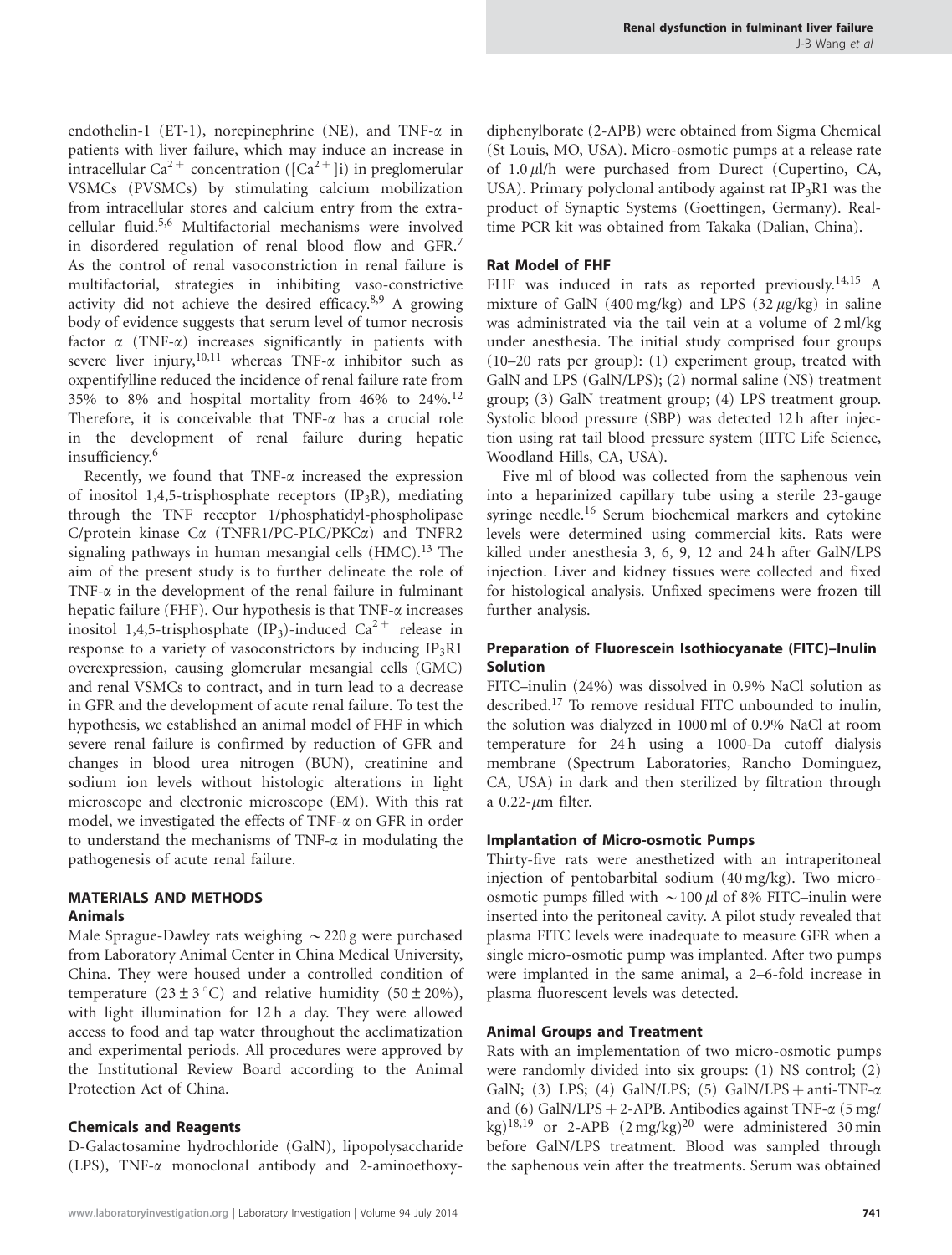for the measurement of FITC fluorescent intensity and biochemical assays. Liver and renal specimens were fixed for histopathologic examination. Frozen specimens were used for quantitative analysis of  $IP_3R1$  by western blot and real-time RT-PCR.

## Measurement of FITC–Inulin in Plasma

It was reported that pH value significantly affects FITC fluorescence intensity,<sup>[21](#page-12-0)</sup> therefore all plasma samples were buffered to pH 7.4 with 500 mM 4-(2-hydroxyethyl)-1 piperazineethanesulfonic acid (HEPES). Fluorescent intensity was determined using a fluoroscan spectrophotometer (F-4500, HITACHI, Japan) with excitation at 485 nm and emission at 538 nm.

The linear correlation between fluorescent intensity and inulin concentration was established by measuring fluorescent intensity in serial dilutions of an FITC–inulin solution of known concentration. A standard curve for blood samples was generated using FITC–inulin concentrations of 0–300  $\mu$ g/ml.<sup>[17](#page-12-0)</sup> A regression coefficient of 0.99 was achieved between fluorescent readings and plasma FITC–inulin concentration, confirming the reliability of fluorescent spectrometry to measure FITC–inulin.

## Calculation of GFR

GFR was evaluated 7 days after the implantation of microosmotic pumps based on the equation of inulin clearance  $(i$ nulin clearance  $=i$  nulin infusion rate/steady-state blood inulin concentration), as previously described.<sup>[17,22](#page-12-0)</sup> GFR<sub>1</sub> was expressed in microliters per minute (ml/min), and  $GFR<sub>2</sub>$  was expressed in microliters per minute per kilogram body weight (ml/min/kg BW), as well as  $GFR<sub>3</sub>$ , which was expressed in microliters per minute per gram kidney weight (ml/min/g KW). Obviously, GFR2 and GFR3 reflect GFR more precisely than GFR1 due to a correction with body weight or kidney weight.

## Western Blot Analysis of  $IP_3R1$

Total renal protein was extracted in lysis buffer (50 mM Tris–HCl, pH 7.4, containing 150 mM NaCl, 1% Triton-100, 1% sodium deoxycholate, 0.1% SDS, 1 mM EDTA, 5 mg/ml leupeption, sodium orthovanadate, sodium fluoride, 1 mM PMSF, and centrifuged (12000 g, 12 min). Protein concentration was determined by BCA protein assay and equal amounts of protein were run in 8% SDS-PAGE gel, and transferred to PVDF membrane. The PVDF membrane was then blocked with 5% nonfat dry milk for 2 h. After being blocked, PVDF membrane was immunoblotted with the primary antibody (polyclonal IP<sub>3</sub>R1 antibody) overnight. The membrane was washed three times with Tris-HCl–NaCl– Tween 20 solution (TBST) to remove unbound primary antibody. Then, the membrane was incubated with horseradish peroxidase (HRP)-conjugated goat-anti-rabbit IgG for 2 h, washed three times with TBST to remove unbound secondary antibody, and incubated with BCIP/NBT

(5-bromo-4-chloro-3-indolyl phosphate/nitro blue tetrazolium) liquid substrate reagent for 5 min. The reaction was stopped by  $H_2O$ .  $\beta$ -actin was used for an internal loading control. A densitometer (model GS-700, Bio-Rad Laboratories) was used to quantify 230-kDa bands of  $IP_3R1$  and 45-kDa bands of  $\beta$ -actin. Relative protein levels were calculated based on densitometric count ratio of  $IP_3R1$  over  $\beta$ -actin bands.<sup>[23](#page-12-0)</sup>

## Real-Time RT-PCR Analysis of  $IP_3R1$  mRNA Levels

Total RNA was extracted using TRIzol following the manufacturer's protocol. RNA concentration was determined by UV analysis and diluted to 500 ng/ $\mu$ l with DEPC water. RNA was incubated at 37 $\mathrm{C}$  for 15 min followed by 85 $\mathrm{C}$  for 5 s for reverse transcription (RT) for cDNA generation. The cDNA underwent 45 cycles of PCR (95 $\degree$ C for 30 s, 95 $\degree$ C for 5 s, and 57 °C for 20 s, and 72 °C for 30 s) in Rotor-Gene 6000 PCR machine (Corbett Life Science, Sydney, Australia). The sense and antisense primers of rat  $IP_3R1$  were 5'-TCTGGC CAGCTGTCAGAACTAAAG-3' and 5'-GTGGGTTGACATTC ATGTGAGGA-3', respectively. The sense and antisense primers of rat glyceraldehyde 3-phosphate dehydrogenase (GAPDH) were 5'-GACAACTTTGGCATCGTGGA-3' and 5'-GACAACTTTGGCATCGTGGA-3'. Relative level of  $IP<sub>3</sub>R1$  gene expression was calculated based on amplification of a standard curve after the series of dilution of cDNA. GAPDH was used for a house-keeping gene control.[24](#page-12-0)

## Isolation of Rat Glomeruli

Animals were decapitated under ether anesthesia and kidneys were collected. The glomeruli were isolated by a gradual sieving technique. Briefly, renal capsule was removed and the cortex was minced with a razor blade to a paste-like consistency and strained through a  $250$ - $\mu$ m steel sieve. Then, the suspension was further filtered through two consecutive steel sieves (120 and 70  $\mu$ m). The glomeruli retained on the top of  $70 \mu m$  sieve were washed and resuspended in ice-cold PBS. Tubular contamination was less than 5% as assessed under the light microscope. The entire procedure was carried out in an ice bath within  $1 h^{23,24}$  $1 h^{23,24}$  $1 h^{23,24}$ 

#### Determination of Glomerular Inulin Space

About 4000 glomeruli were resuspended in 400  $\mu$ l ice-cold  $Ca^{2+}$ -free buffer (containing 1% bovine serum albumin). They were incubated with FITC–inulin  $(100 \,\mu\text{g}, \text{Sigma})$  at  $37^{\circ}$ C in shaking water bath for 30 min, then equally divided into two tubes. One portion of glomeruli was treated with ET-1 (100 nM, Sigma) for 10 min, another portion was used as a control group. After the treatment, glomeruli were centrifuged at  $5000 g$  for 5s. Twenty  $\mu$ l supernatant and whole glomerular pellet were separately suspended overnight in 500  $\mu$ l of 0.3% Triton X-100 solution. Fluorescence intensity (FI) of glomeruli was measured by a spectrofluorometer. Glomerular inulin space (GIS) of single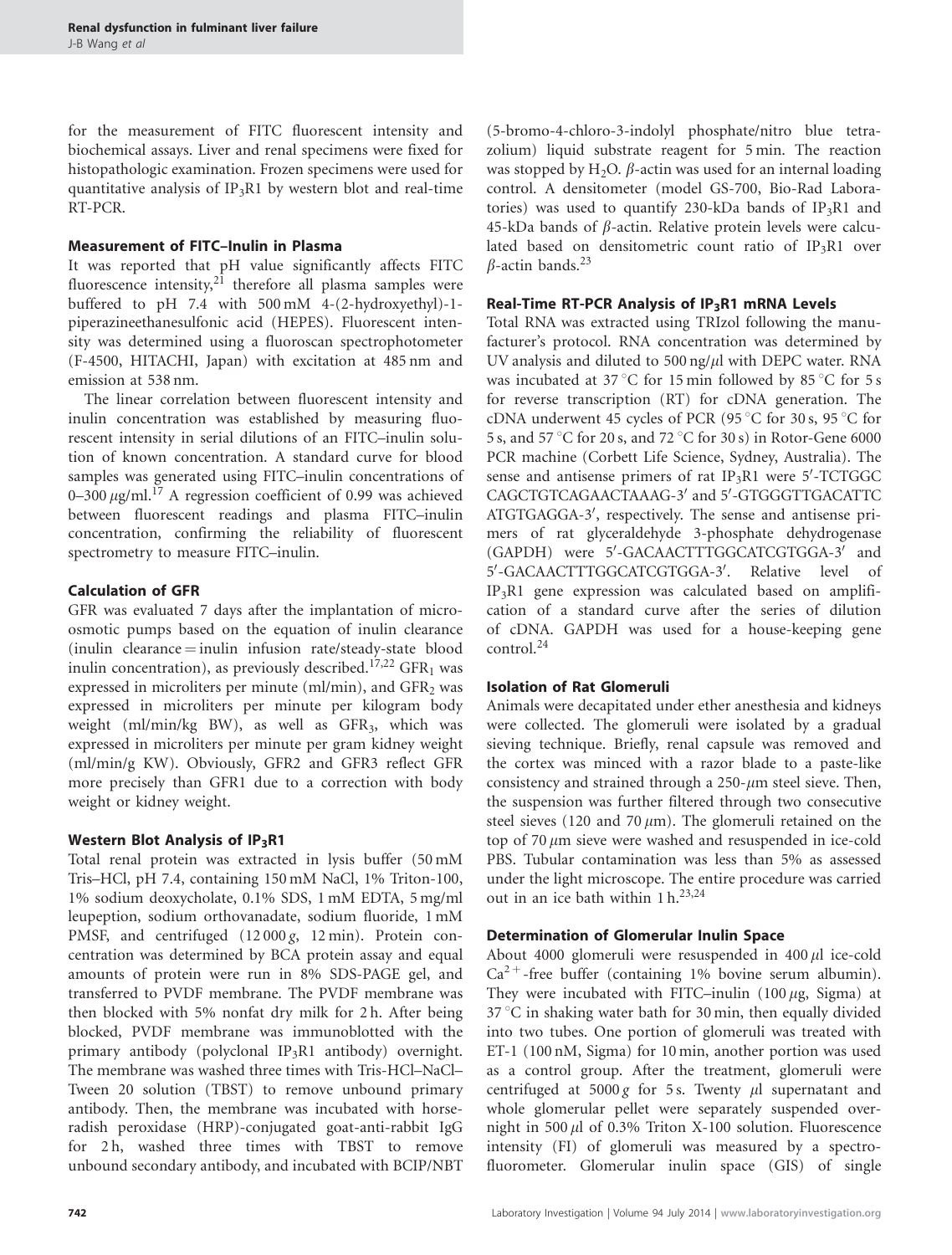glomerulus was calculated as follows:[23,24](#page-12-0)

GIS  $(nl/glomerulus)$  =

 $FI$  – pellet  $(\mu g/ml)$  $\frac{1}{\text{FI} - \text{supernatural}(kg/ml)} \times \frac{1}{\text{number of glomeruli in pellet}}$ 1

## Measurements of Intracellular  $[Ca^{2+}]$ i in Glomeruli

Glomeruli were isolated according to the method described above. Two thousand glomeruli were resuspended in 200  $\mu$ l Hank's saline solution and incubated with Fura-2/AM (10  $\mu$ M) at 37 °C in dark shaking water bath for 45 min. Then, excess Fura-2 was washed away with D-Hank's saline solution, and allowed to de-esterify for 10 min. Fluorescence excitation of Fura-2 was performed at 340/380 nm, and emission was detected above 510 nm. After the base line was recorded, the fluorescence ratio (340/380 nm) of each sample was recorded under the treatment with ET-1 (100 nM, Sigma), during a 0.1-s exposure at 20.0 s intervals for 10 min. All experiments were carried out at 37  $^{\circ}$ C, pH 7.4. At the end of each experiment,  $CaCl<sub>2</sub>$   $(2.5 \times 10^{-3} \text{ M})$  and EGTA (5 mM) were respectively added in to obtain maximal fluorescent intensity ( $F_{\text{max}}$ ) and minimal fluorescence ( $F_{\text{min}}$ ). The calculating equation is as follows: $25,26$ 

$$
[Ca^{2+}]i(nmol/l) = K_d \times [(R - R_{min})/(R_{max} - R)] \times (F_0/F_s)
$$

Here  $K_d$  equals 224 nmol/l.

#### Histologic Analysis

Liver and kidney specimens were fixed in buffered formalin and embedded in paraffin. Tissue sections were stained with hematoxylin and eosin (H–E) routinely, and examined in a microscope. Representative micrographic images were recorded with a digital camera at  $\times$  200 or  $\times$  400.

### EM Specimen Preparation and Examination

The EM preparation of renal cortex specimens was performed as described previously<sup>[27](#page-12-0)</sup> and the sections were observed in JEOL JEM 1230 Transmission Electron Microscope.

#### Serum Analysis

Serum levels of alanine transaminase (ALT), BUN, creatinine (Cr), potassium ion  $(K^+)$ , sodium ion  $(Na^+)$ , and chloride ion (Cl<sup>-</sup>) were analyzed with commercial kits. Serum levels of TNF-a and ET-1 were quantified by ELISA using commercial kits (R&D Systems, Abingdon, UK).

#### Statistical Analysis

Software SPSS 13.0 was used in statistical analysis. Each parameter was expressed as mean  $\pm$  s.e.m., and compared using one-factor analysis of variance and least significant difference (LSD) for multiple comparisons among groups.  $P<0.05$  was considered statistically significant.

#### RESULTS

#### Renal Failure Model Induced by GalN/LPS Treatment

Intravenous administration of a high dose of GalN and LPS caused FHF in rats. Rat mortality reached 70% (14/20) 24 h after the administration of GalN/LPS in rats. GalN/LPS treatment led to a marked increase in serum levels of ALT, BUN, Cr, K<sup>+</sup>, TNF- $\alpha$ , and ET-1, whereas serum Na<sup>+</sup> and  $Cl^-$  levels were decreased 12 h after the treatment (Table 1). Liver histology exhibited massive hemorrhage and hepatic necrosis as well as infiltration of inflammatory cells 12 h after GalN/LPS challenge [\(Figure 1a\)](#page-5-0). In contrast, renal morphology of H–E staining and ultrastructure examined by EM did not show any abnormalities in renal glomeruli and

Table 1 Serum levels of ALT, BUN, Cr, K<sup>+</sup>, Cl<sup>-</sup>, Na<sup>+</sup> and cytokines (means  $\pm$  s.e.m.)

| Group                                 | ALT (IU/I)                        | BUN (mmol/l)           | $Cr$ ( $\mu$ mol/l)         |                            |                                | $K^+$ (mmol/l) $Cl^-$ (mmol/l) $Na^+$ (mmol/l) | TNF- $\alpha$ (pq/ml)        | $ET-1$ (pg/ml)              |
|---------------------------------------|-----------------------------------|------------------------|-----------------------------|----------------------------|--------------------------------|------------------------------------------------|------------------------------|-----------------------------|
| NS $(n=8)$                            | $39.1 \pm 1.7$                    | $5.7 \pm 0.4$          | $61.3 \pm 1.5$              | $5.2 \pm 0.1$              | $101.4 \pm 0.7$                | $141.3 \pm 0.3$                                | $42.5 \pm 7.6$               | $17.8 \pm 1.4$              |
| $G/L3h (n = 7)$                       | $127.0 \pm 24.8$ <sup>a</sup>     | $10.5 \pm 0.6^{a,b}$   | $66.1 \pm 1.9^a$            | $6.8 \pm 0.4^b$            | $106.0 \pm 0.8^{a,b}$          | $145.4 \pm 0.8^{a,b}$                          | 199.1 ± 133.1                | $11.9 \pm 2.7$              |
| $G/L6h (n=5)$                         | 508.2 $\pm$ 209.7 <sup>a</sup>    | $9.9 \pm 0.4^{a,b}$    | $71.6 \pm 1.8^{a,b}$        | $5.9 \pm 0.3$              | $101.9 \pm 1.4^{\circ}$        | $143.2 \pm 0.3^{\circ}$                        | $173.3 \pm 39.2$             | $29.1 \pm 5.6$              |
| $G/L9h (n=6)$                         | $1760.8 \pm 649.2$ <sup>a,b</sup> | $10.2 \pm 0.9^{a,b}$   | $68.8 \pm 0.9$ <sup>a</sup> | $5.8 \pm 0.2$              | $100.9 \pm 0.7$ <sup>a</sup>   | $141.5 \pm 0.3^{\circ}$                        | $549.3 \pm 200.3$            | $48.5 \pm 14.2$             |
| $G/L12h (n=9)$                        | $3595.3 \pm 319.9^b$              | $14.7 \pm 0.9^{\rm b}$ | $83.0 \pm 5.1^{\circ}$      | $6.3 \pm 0.2^b$            | $94.7 \pm 1.0^{b}$             | $132.7 \pm 1.7^{\rm b}$                        | $1581.0 \pm 655.0^{\circ}$   | $91.8 \pm 21.5^{\rm b}$     |
| $G/L24h (n=5)$                        | $3145.6 \pm 485.9^b$              | 9.4 ± $0.3^{a, b}$     | $71.6 \pm 2.8^{a,b}$        | $6.0 \pm 0.4$              | $96.5 \pm 1.0^{b}$             | $135.9 \pm 1.3^{b}$                            | $280.9 \pm 107.3$            | $27.6 \pm 6.4$              |
| G12h $(n = 10)$                       | $92.6 \pm 11.7^a$                 | $8.2 \pm 0.4^{a,b}$    | $60.4 \pm 1.1^a$            | $5.4 \pm 0.2$ <sup>a</sup> | $100.8 \pm 0.7$ <sup>a</sup>   | $140.7 \pm 0.3^{\circ}$                        | 57.4 $\pm$ 10.3 <sup>a</sup> | $19.2 \pm 3.3^a$            |
| L12h $(n = 10)$                       | $42.8 \pm 2.6^a$                  | $11.1 \pm 0.4^{a,b}$   | $67.7 \pm 1.0^{a,b}$        | $5.7 \pm 0.1^{a,b}$        | $99.2 \pm 1.2^{a,b}$           | $141.1 \pm 0.5^{\circ}$                        | $33.2 \pm 3.5^{\circ}$       | $22.0 \pm 2.4$ <sup>a</sup> |
| anti-TNF $\alpha$ -G/L12h ( $n = 5$ ) | $653.2 \pm 124.9^{a,b}$           | $12.2 \pm 1.0^a$       | $68.2 \pm 0.6^a$            | $5.4 \pm 0.1^a$            | $100.6 \pm 0.7$ <sup>a,b</sup> | $137.9 \pm 1.3^a$                              | $162.6 \pm 63.4^a$           | $15.6 \pm 2.5^{\rm b}$      |
| 2-APB-G/L12h $(n = 5)$                | $2264.4 \pm 223.6^{a,b}$          | $10.7 \pm 0.5^{\circ}$ | 75.0 $\pm$ 3.3 <sup>a</sup> | $5.4 \pm 0.1^a$            | $98.1 \pm 0.8^a$               | $140.4 \pm 0.8$ <sup>a</sup>                   | $2065.1 \pm 290.9^{\circ}$   | $16.1 \pm 3.1^{\rm b}$      |

 $\binom{a}{b}$  < 0.05 compared with GalN/LPS group (12 h). G = GalN, L = LPS.

 $\rm{^{b}P}$  < 0.05 as compared with N.S. control group.

Anti-TNF-a antibodies (5 mg/kg) or 2-APB (2 mg/kg) was administered 0.5 h before GalN/LPS treatment via tail vein. Serum samples were collected at indicated time points after the treatment. Data represent means  $\pm$  s.e.m.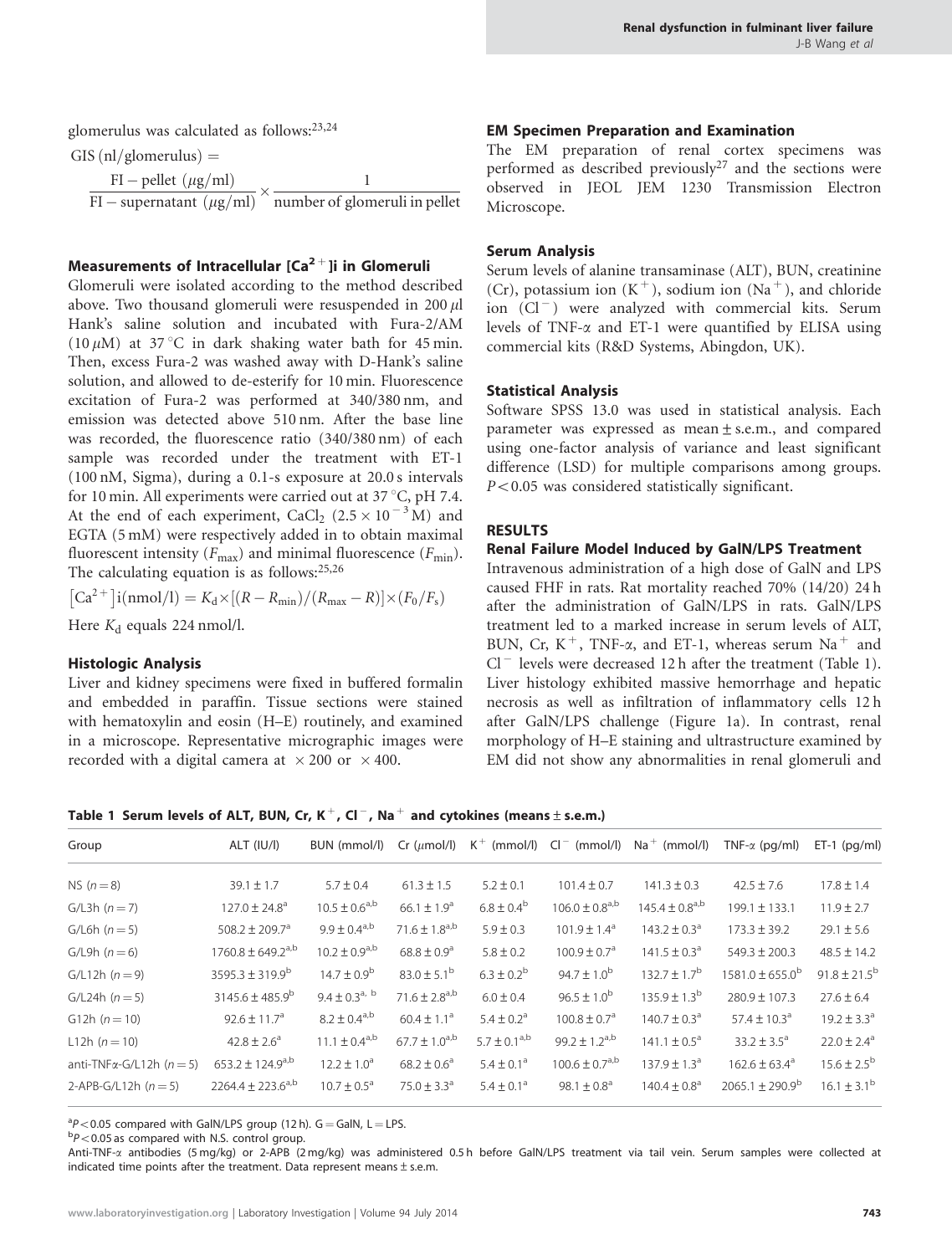<span id="page-5-0"></span>

Figure 1 Representative micrographs of GalN/LPS-induced liver injury and effects of anti-TNF-a antibody. (a) Morphology of GalN/LPS-induced acute liver injury over time. The liver histology from rats 12 h after treatment with GalN/LPS shows massive hemorrhage and necrosis. (b) Anti-TNF-x antibodies dramatically minimized liver injury, and the liver histology displays spotty or focal necrosis. (c) 2-APB slightly improved liver injury, and the liver histology shows or focal necrosis. (d,e) are GalN and LPS controls. H–E staining, magnification:  $\times$  200.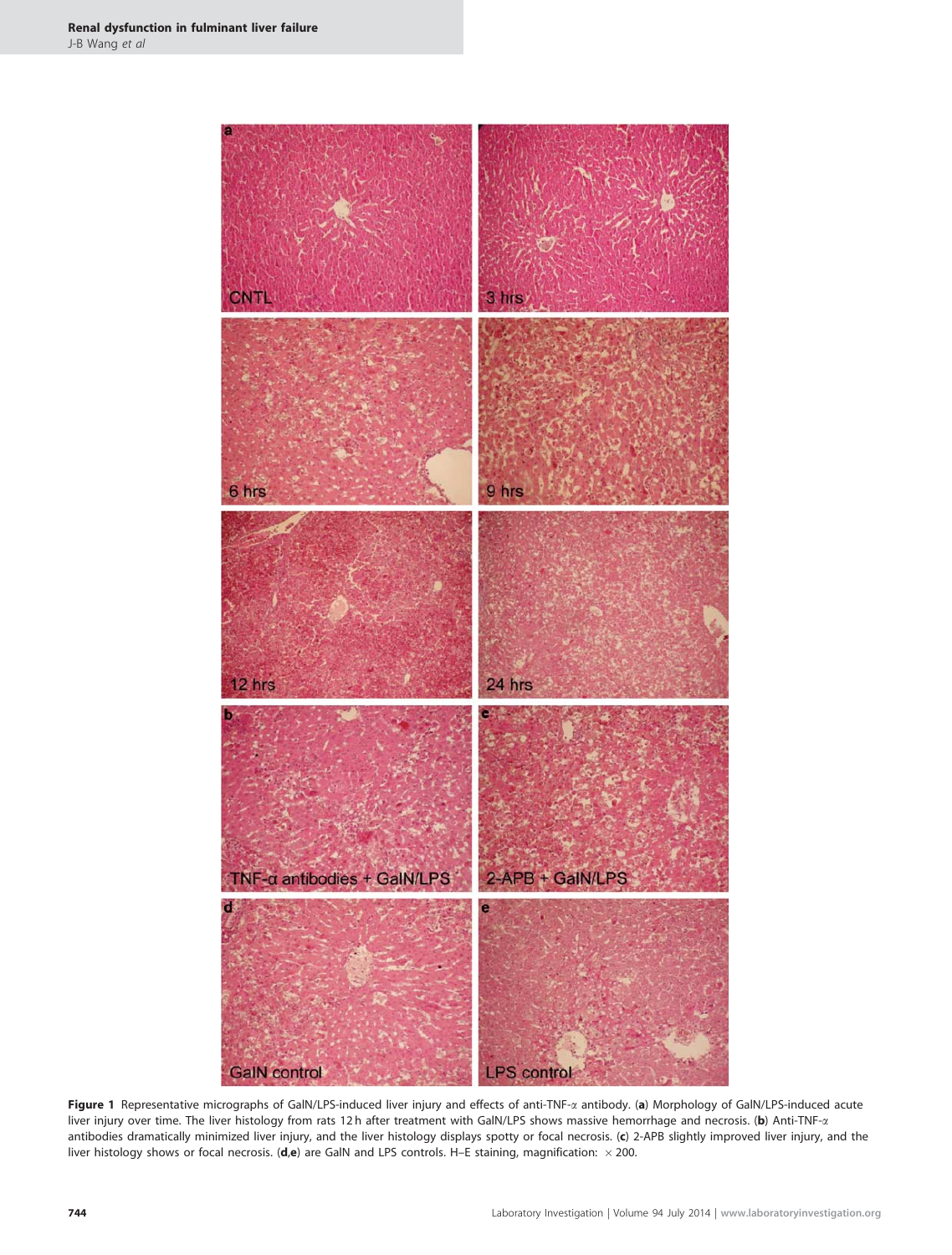tubules during all time points (Figure 2 and Supplementary Figure 1). In the group of GalN/LPS treatment, five rats died 12 h after GalN/LPS injection. SBP between the group of GalN/LPS treatment ( $n = 10$ ) and NS control group ( $n = 5$ ) was not significantly different  $(131.46 \pm 3.23$  vs  $132.50 \pm 1.5$ 3.38 mm Hg,  $P = 0.861$ ). Either GalN or LPS alone caused mild liver injury histologically. Pretreatment with anti-TNF-a antibodies attenuated these pathological changes more effectively than 2-APB (spotty or focal necrosis vs focal necrosis) ([Figures 1b and c\)](#page-5-0). No animals died in the groups with anti-TNF- $\alpha$  or 2-APB treatment, and there was a significant improvement in animal survival in comparison with those treated with GalN/LPS  $(P<0.05)$ .

## Anti-TNF-a Antibodies and 2-APB Increased GFR of Animals with FHF

FITC–inulin clearance was measured under a steady-state condition. After implantation of micro-osmotic pumps in the peritoneal cavity, the animals experienced significant a weight loss over a few days and then gradually recovered to a preoperative weight by day 7. Therefore, inulin clearance was determined 7 days after the implantation. GFR was calculated from plasma inulin levels and a known pump infusion rate. GalN/LPS intoxication decreased GFR1 to 33% of N.S. controls.  $GFR_1$  values in anti-TNF- $\alpha$ -GalN/LPS group and 2-APB-GalN/LPS group were significantly improved compared with that in GalN/LPS group ([Figure 3a\)](#page-8-0). Moreover, GFR values were presented in [Figure 3a](#page-8-0) after a correction of body weight (per kilogram,  $GFR<sub>2</sub>$ ) and kidney weight (per gram, GFR<sub>3</sub>), and the latter verified the decrease in renal function during FHF caused by GalN/LPS intoxication and the prevention by either anti-TNF- $\alpha$  or  $\alpha$ -APB administration.

## Effects of Anti-TNF- $\alpha$  Antibodies and 2-APB on Expression of  $IP_3R1$  Protein

Western blot analysis was carried out to determine  $IP_3R1$ protein levels. Renal  $IP_3R1$  protein was increased in GalN/ LPS-treated group and the maximal level was seen at 12 h [\(Figure 3b](#page-8-0)) when compared with NS controls, whereas  $IP_3R1$ in GalN group or LPS group was not different from N.S. control group, which indicated that a single GalN or LPS exposure did not significantly affect IP3R1 protein levels [\(Figure 3c](#page-8-0)). Injection of anti-TNF-a antibodies dramatically reversed IP3R1 protein levels in GalN/LPS-exposed animals, whereas 2-APB did not significantly affect  $IP_3R1$  levels in GalN/LPS-exposed animals [\(Figure 3d\)](#page-8-0). In summary,

anti-TNF-a antibodies, but not 2-APB, significantly retained renal IP<sub>3</sub>R1 protein levels in animals with FHF.

## Effects of Anti-TNF-a Antibodies and 2-APB on Renal IP3R1 mRNA Levels

To determine whether the increased  $IP_3R1$  protein level in GalN/LPS-exposed rats was caused by enhanced gene expression, renal IP<sub>3</sub>R1 mRNA levels were evaluated by quantitative RT-PCR. As shown in [Figure 4a,](#page-9-0)  $IP_3R1$  mRNA levels were gradually increased along with the duration after GalN/LPS exposure. It increased to nearly threefold as early as 3 h compared with the controls, peaked at 9h, and reached  $\sim$  10-fold. In animals with injection of anti-TNF- $\alpha$  antibodies, IP<sub>3</sub>R1 mRNA levels were strikingly reduced compared with those with GalN/LPS exposure. In contrast, 2-APB did not significantly alter the enhanced  $IP_3R1$  gene expression ([Figure 4b](#page-9-0)). Therefore, the mRNA data are consistent with protein levels, and upregulated IP3R1 mRNA expression in GalN/LPS-exposed rats was abrogated by anti-TNF-a antibodies, but not by 2-APB.

## Effects of Anti-TNF- $\alpha$  Antibodies and 2-APB on GIS

The changes in GIS reflect the glomerular size, and indirectly indicate the vascular dilation/constriction status. The ratio of GIS2 (treated by ET-1) over GIS1 (control) is shown in [Figure 4c](#page-9-0). GalN/LPS exposure markedly decreased GIS ratio compared with N.S. controls. GIS ratio in GalN/LPS + anti-TNF- $\alpha$  group and GalN/LPS + 2-APB group was improved compared with that in the GalN/LPS group. Administration of either GalN or LPS alone caused a mild decrease in GIS ratio compared with the N.S. group.

## Effects of Anti-TNF-a Antibodies and 2-APB on Glomerular  $[Ca<sup>2+</sup>]$ i

The basal  $\lbrack Ca^{2+}\rbrack$  was calculated according to the equation, and sustained  $[Ca^{2+}]$ i was calculated as the average value of 0.1 s exposure at 20.0 s intervals during ET-1 exposure for 10 min. Since cell numbers of each glomerulus could be different, which might affect the value of  $[Ca^{2+}]$ i, we used the ratio of sustained over basal  $[Ca^{2+}]$ i to represent the effects of anti-TNF- $\alpha$  and 2-APB ([Figure 4d\)](#page-9-0). GalN/LPS exposure increased  $[Ca^{2+}]$ i robustly compared with N.S. controls. The pre-administration of anti-TNF-a reduced the  $[Ca<sup>2+</sup>]$ i level markedly, so did the pre-administration of 2-APB.

Figure 2 Renal electronic microscopic images in GalN/LPS-induced acute liver failure. Renal ultrastructure of GalN/LPS-induced acute liver failure was examined under electron microscope. (a) NS controls: glomerulus (A<sub>1</sub>), proximal tubule (A<sub>2</sub>) and distal tubule (A<sub>3</sub>). (b) Renal ultrastructure of rats 12 h after GalN/LPS exposure. Glomerulus (G) (B<sub>1</sub>), proximal tubule (PT) (B<sub>2</sub>) and distal tubule (DT) (B<sub>3</sub>). (c) Renal ultrastructure in GalN control rats. Glomerulus (C<sub>1</sub>), proximal tubule (C<sub>2</sub>) and distal tubule (C<sub>3</sub>). (d) Renal ultrastructure in LPS control rats. Glomerulus (D<sub>1</sub>), proximal tubule (D<sub>2</sub>) and distal tubule (D<sub>3</sub>). No significant abnormalities were found in the glomerulus, proximal and distal tubule of rats with GalN/LPS exposure, nor were in rats treated with GalN or LPS alone.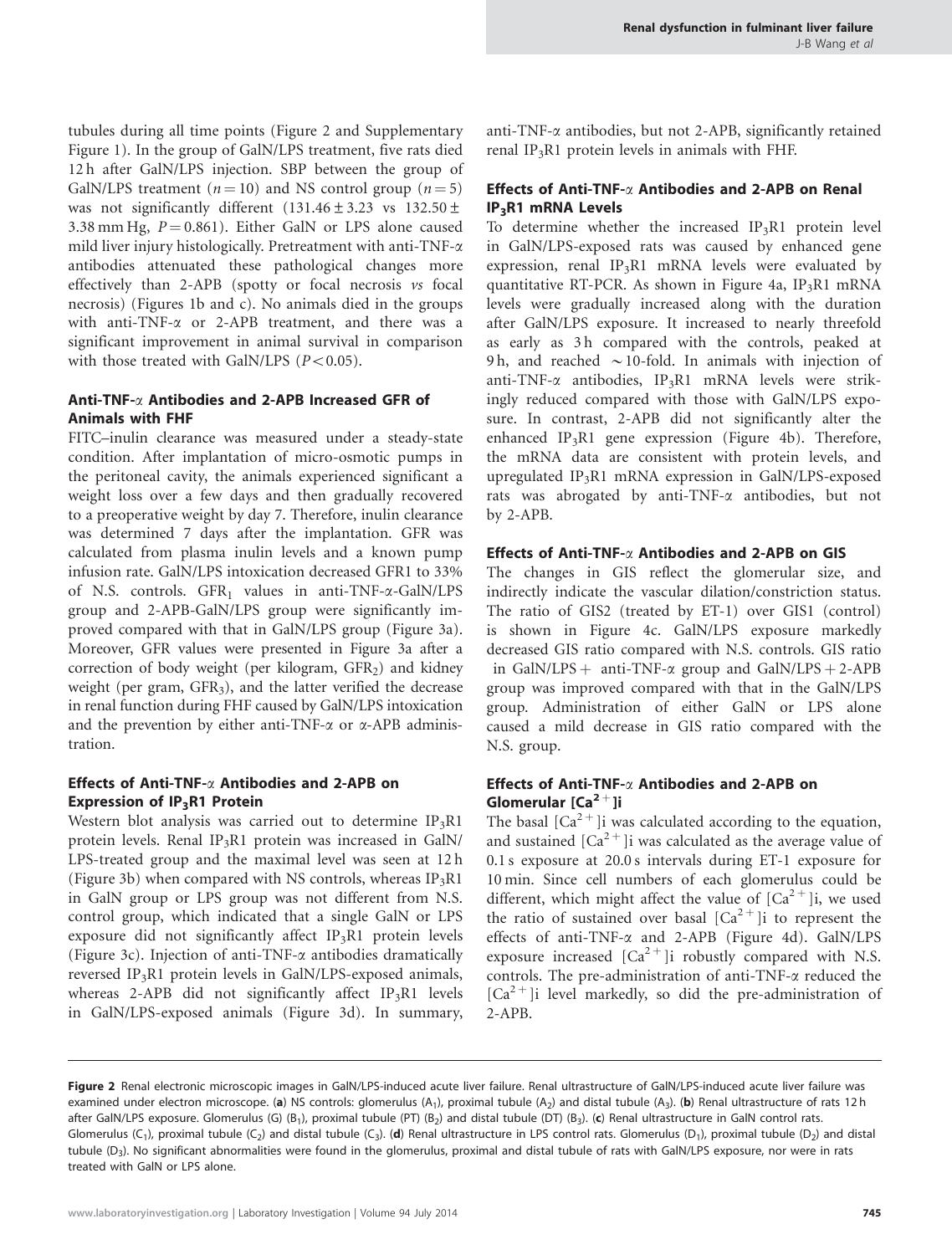

Figure 2 For caption see page 745.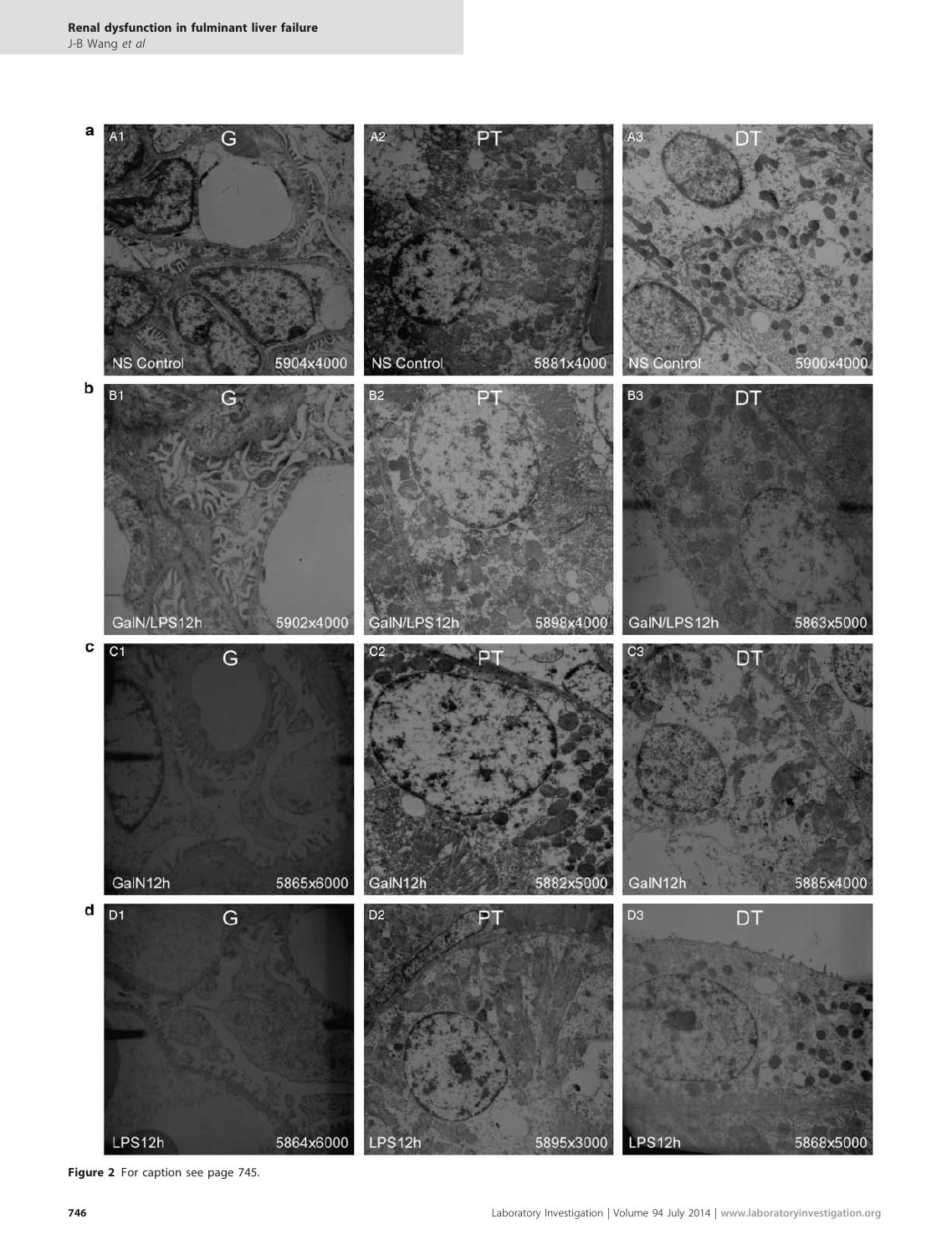<span id="page-8-0"></span>

Figure 3 Effects of anti-TNF-a antibody on GFR and IP<sub>3</sub>RI protein levels. GFR1 was determined by the measurement of FITC-inulin clearance under steady-state (equilibrium) conditions after implantation of micro-osmotic pumps and further corrected by body weight (BW) (GFR2) and kidney weight (KW) (GFR3) (a). Western blot analysis of IP<sub>3</sub>R1 protein level change after GalN/LPS treatment (b). Effect of GalN or LPS alone on IP<sub>3</sub>R1 protein levels significantly (c). Effect of IP<sub>3</sub>R1 protein expression of anti-TNF- $\alpha$  antibodies or 2-APB (d). Data represent means ± s.e.m. (n = 3). \*P<0.05 compared with saline controls.  $^{#}P<0.05$  compared witho GalN/LPS group.

## Effects of Anti-TNF-a Antibodies and 2-APB on Serum Parameters

A striking increase in ALT induced by GalN/LPS was decreased more significantly by the administration of anti-TNF-a antibodies than 2-APB [\(Figure 5A1](#page-10-0)). The pre-administration of anti-TNF-a antibodies reduced the serum levels of BUN, Cr,  $K^+$  and Cl<sup>-</sup> in GalN/LPS-exposed animals, so did the pre-administration of 2-APB, but restored serum  $Na<sup>+</sup>$  levels [\(Figure 5A2, B1, B2, A3, B3](#page-10-0)). The serum level of TNF-a was dramatically reduced by pre-administration of anti-TNF-a antibodies compared with that in the GalN/LPS group, whereas pre-administration of 2-APB did not significantly change serum  $TNF-\alpha$  levels ([Figure 5A4\)](#page-10-0). Neither pre-administration of anti-TNF-a antibodies nor pre-administration of 2-APB significantly affected serum levels of ET-1 [\(Figure 5B4](#page-10-0)).

#### **DISCUSSION**

There is no valuable animal model available representing marked renal dysfunction without structural or histologic alteration in severe hepatic damage. In the present study, we found that 70% of rats died 24 h after GalN/LPS challenge. Serum ALT levels were increased 92-fold compared with controls and massive liver necrosis was evident 12 h after GalN/LPS exposure. Thus, this GalN/LPS regimen caused FHF in rats as we previously reported.<sup>[14](#page-11-0)</sup> At the same time, we observed that BUN and Cr started to increase  $\sim$ 3 h after GalN/LPS exposure and peaked at 12 h, and LPS alone caused a mild increase in serum creatinine and ET-1 levels, whereas serum sodium levels were decreased in rats with GalN/LPS challenge. Moreover, ET-1 level was increased  $\sim$  1.6-fold at 6 h and peaked (5.2-fold) 12 h after GalN/LPS treatment. GFR was reduced to 33% of the controls 12 h after GalN/LPS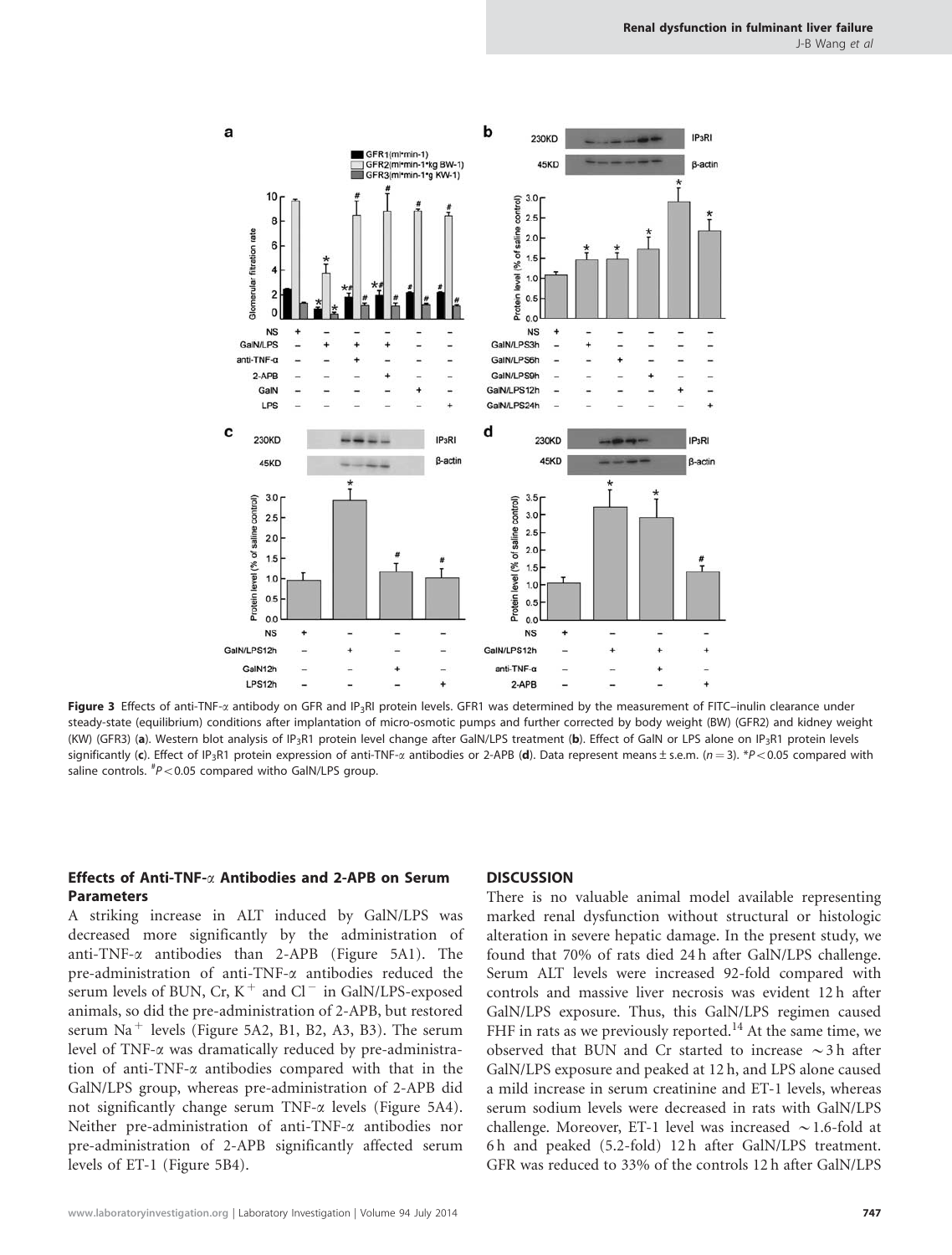<span id="page-9-0"></span>

Figure 4 Effect of anti-TNF- $\alpha$  antibody on IP<sub>3</sub>RI mRNA levels, glomerular inulin space (GIS) and glomerular calcium content. Rats were treated with GalN/LPS treatment. RNA was extracted from renal tissues at the indicated time points. (a) IP<sub>3</sub>R1 mRNA levels change after GalN/LPS exposure. (b) Effect of anti-TNF-a antibodies or 2-APB on IP3R1 mRNA levels. (c) GIS ratio was determined in isolated glomeruli in the presence of FITC–inulin. GIS2 represents the condition with the treatment of ET-1, whereas GIS1 was used a control. (d) The ratio of basal over sustained  $|Ca^{2+}$  ii was used to present calcium-level changes after GalN/LPS exposure and the treatment with anti-TNF- $\alpha$  or 2-APB. Data are represented as means ± s.e.m.  $(n = 4 \text{ or } 5)$ . \*P<0.05 as compared with N.S. control group.  $^{#}P$  <0.05 compared with GalN/LPS group.

exposure. We did not see any significant change in renal histopathology in the rats with FHF by both routine H–E staining and EM examination. All these changes are in accordance with previous reports regarding the hemodynamics and renal function in rats with hepatic failure.<sup>27–30</sup> Taking together, these data confirmed that we successfully established an animal model of functional renal failure in rats with FHF. To exclude effects of the systemic circulation on renal function, we simultaneously monitored SBP of animal models in order to exclude the prerenal azotemia. Moreover, our model is superior to other models caused by hepatic ischemia/reperfusion-induced acute injury or carbon tetrachloride  $(CCl<sub>4</sub>)$ -induced cirrhosis because either these two models displayed striking renal morphologic changes, such as acute tubular necrosis, inflammatory changes and interstitial capillary endothelial apoptosis.<sup>[31,32](#page-12-0)</sup>

Several hypotheses have been proposed to explain the development of acute renal failure in FHF. The common one is that splanchnic and peripheral vasodilation with reduction in effective arterial volume causes intense renal vasoconstriction and functional renal failure. $33$  In short, renal perfusion is maintained within normal or nearly normal limits as the vasodilatory system antagonizes the renal effects of the vasoconstrictor systems in the early phase of portal hypertension. However, as liver disease progresses in severity, the renal vasodilatory system is unable to counteract the maximal activity of the endogenous vasoconstrictors and/or intrarenal vasoconstrictors, and the consequence is an uncontrolled renal vasoconstriction. Therefore, it is conceivable that the intense vasoconstriction of the renal circulation is the major pathophysiologic mechanism leading to renal failure in FHF. TNF-a is a pleiotropic proinflammatory cytokine that is involved in many biological and pathological processes. In GalN/LPS-induced FHF, LPS might stimulate macrophages and monocytes to release TNF- $\alpha$ .<sup>[34,35](#page-12-0)</sup> We have found a widespread destruction of liver architecture as well as infiltration of inflammatory cells in liver sections of rats after injection of GalN plus LPS. The pathologic changes in the liver were worst 12 h after the GalN/LPS exposure; however, there are no striking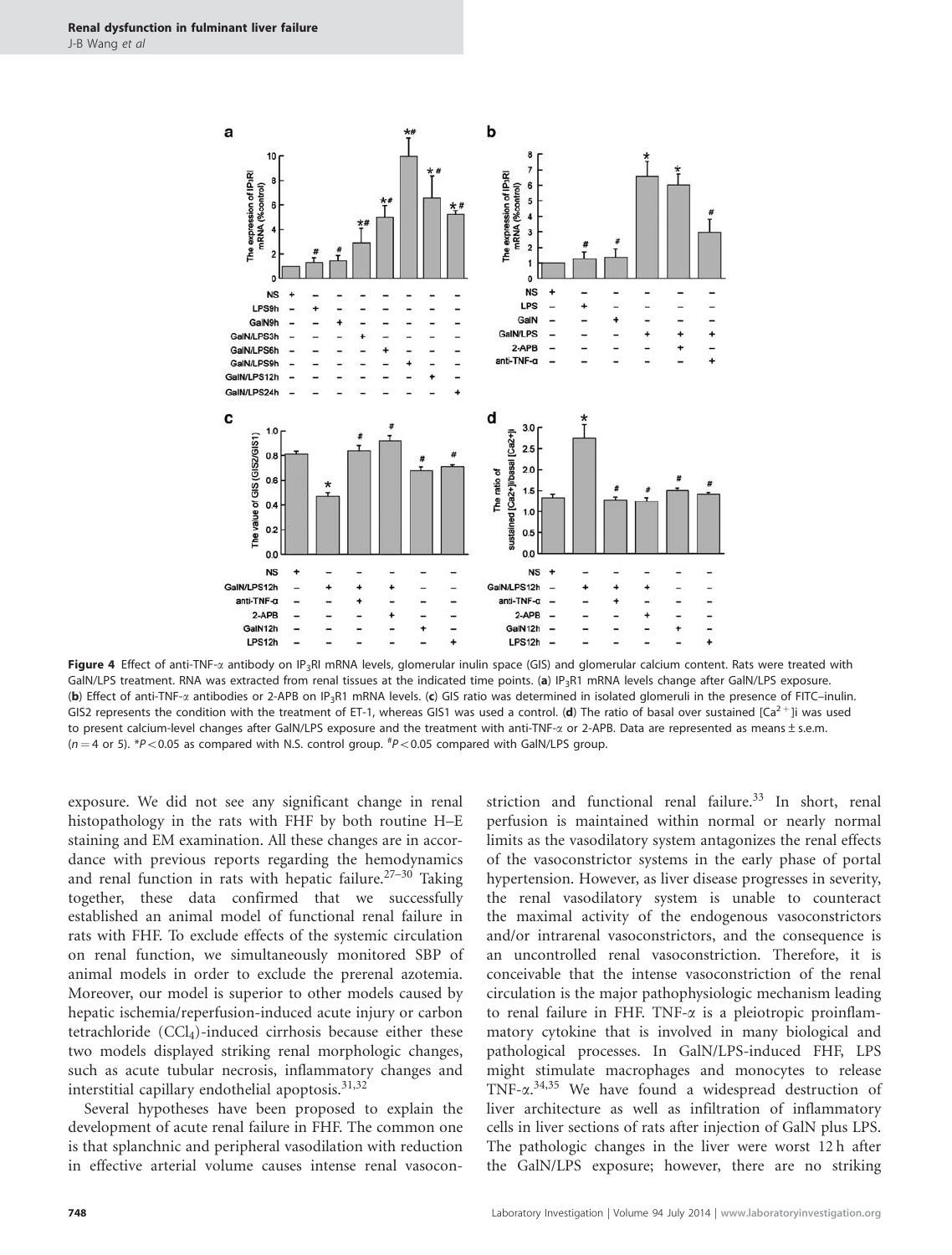<span id="page-10-0"></span>

Figure 5 Effect of anti-TNF- $\alpha$  antibody and 2-APB on serum levels of biochemical markers and cytokines. See experimental details in the Materials and Methods section. (A1) ALT, (B1) BUN, (A2) Cr, (B2) K<sup>+</sup>, (A3) Na<sup>+</sup>, (B3) Cl<sup>-</sup>, (A4) TNF- $\alpha$ , (B4) ET-1. Data are presented as means ± s.e.m. (n = 4 or 5).  $*P< 0.05$  compared with N.S. group.  $*P< 0.05$  compared with GalN/LPS group.

morphologic changes, but only a slight increase in serum creatinine and ET-1 levels in LPS-treated animals. Simultaneously serum TNF- $\alpha$  level reached a maximum level, in an occurrence with the lowest GFR in rats with FHF. When TNF- $\alpha$  was blocked by a monoclonal TNF- $\alpha$  antibody, the mortality rate of GalN/LPS-treated rats was significantly decreased from 70% to zero, and the compromised GFR was also improved significantly. Therefore, TNF-a had an indispensable role in the development of renal failure during FHF, and might be one of crucial factors causing declination in GFR directly or indirectly. However, it is unclear whether  $TNF-\alpha$  leads to acute renal failure secondary to hepatic failure, or directly acts on the kidneys, because we can't completely rule out the direct effects of LPS on renal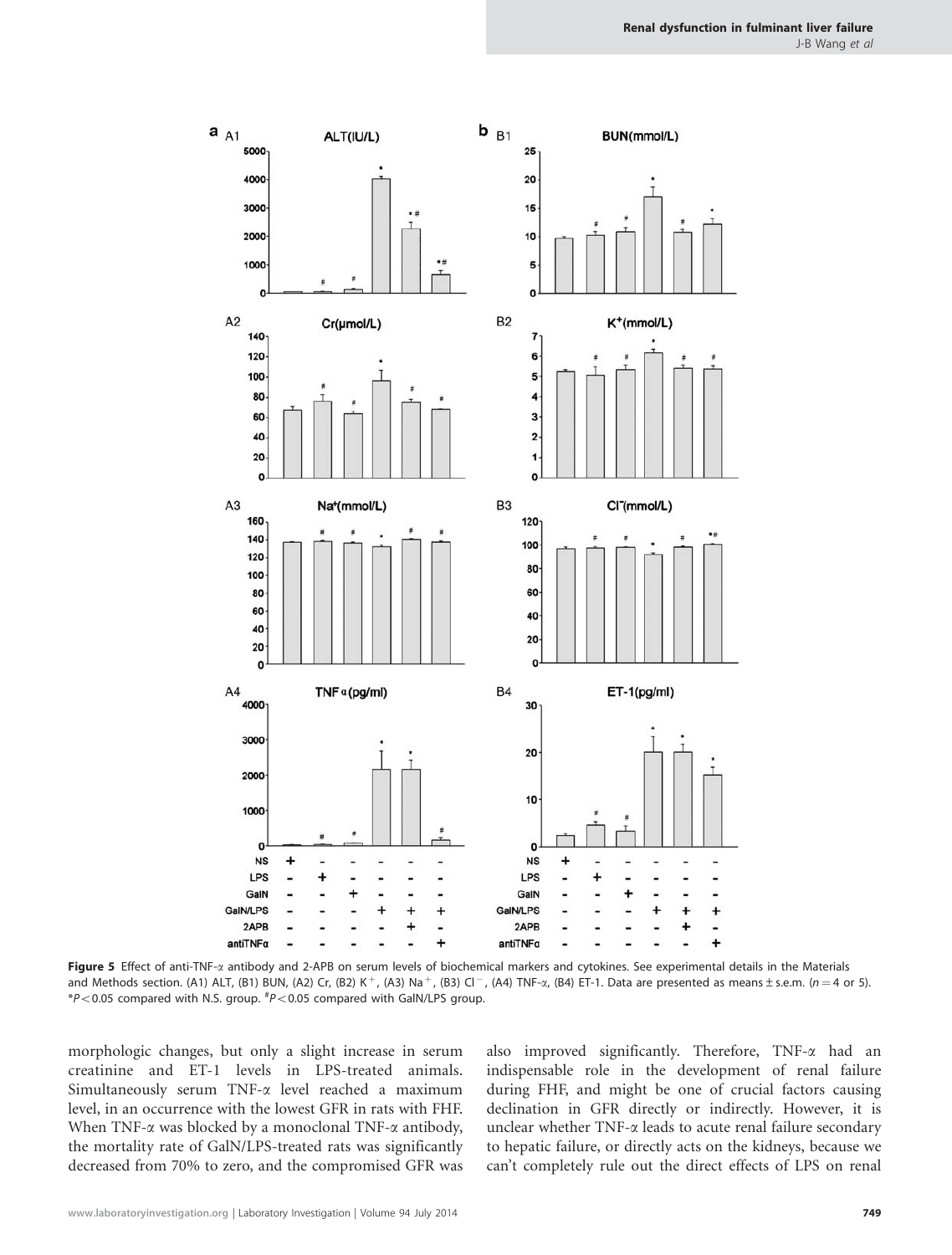<span id="page-11-0"></span>function. However, the dose of LPS we used was much lower than reported.<sup>[36](#page-12-0)</sup>

IP<sub>3</sub>Rs are the intracellular Ca<sup>2+</sup> release channels that have a key role in  $Ca^{2+}$  signaling in cells.<sup>[37](#page-12-0)</sup> Growing evidence indicates that TNF- $\alpha$  upregulated IP<sub>3</sub>R1 expression, and that the upregulation correlates with alterations in  $Ca^{2+}$ homeostasis in many conditions.<sup>[38,39](#page-12-0)</sup> We demonstrated in a recent study that TNF- $\alpha$  enhanced IP<sub>3</sub>R1 expression at mRNA and protein levels in HMCs, and identified TNFR1/ PC-PLC/PKCα-dependent and TNFR2-dependent IP3R1 genes. $^{13}$  In the present study, the results of GIS and glomerular  $\left[Ca^{2+}\right]$ i are in accordance with the changes of the GRF and serum parameters during the GalN/LPS exposure. High renal  $IP_3R1$  expression at both protein and mRNA levels was seen in GalN/LPS-treated rats, and was in accordance with serum ET-1 and TNF-a levels. Endothelin is a potent vasoconstrictor of the renal vascular bed, and promotes IP<sub>3</sub>-mediated Ca<sup>2+</sup> mobilization via the IP<sub>3</sub>Rs, followed by release of stored intracellular  $Ca^{2+}$  and  $Ca^{2+}$ entry through plasma membrane channels.<sup>[40](#page-12-0)</sup> The increase in glomerular  $[Ca^{2+}]$ i after GalN/LPS exposure indicates that IP3 signaling did have an important role in the mediation of calcium influx in affected kidneys, probably in GMC or renal VSMCs. The constriction of these cells significantly deceased renal blood flow rate and GIS as seen in our study. Therefore, these findings support the notion that signaling molecules, such as endothilin-1 and  $IP_3R1$  may contribute to the contraction of GMC and VSMC, which results in reduced glomerular blood flow rate, and in turn decreases GFR during the development of acute renal failure.

In GalN/LPS-treated rats, when TNF-a was blocked with TNF- $\alpha$  antibody, it was observed that not only was liver failure alleviated significantly but also GFR was improved strikingly. At the same time, renal  $IP_3R1$  overexpression was retained to a normal level. These findings imply a crucial role of TNF- $\alpha$  in modulating IP<sub>3</sub>R1 signaling activities and affecting GFR during FHF. In order to further prove that TNF- $\alpha$  is involved in acute renal failure by enhancing IP<sub>3</sub>Rs expression, we employed an inhibitor of  $IP_3Rs$  (2-APB), and found that reduction in GFR was reversed by administration of 2-APB and renal function recovered, whereas 2-APB did not affect the liver injury and serum TNF- $\alpha$  and ET-1 levels. We speculate that 2-APB acted on the renal vessel bed by inhibiting the  $IP_3Rs$  signaling pathway, and in turn increased GFR in rats with FHF while it has less effect on hepatic failure. These findings strongly suggested that  $IP_3R1$  overexpression in GMC and VSMC is an important molecular mechanism underlying TNF-a-induced GFR reduction. There exists a disturbed balance of vaso-constrictive and dilative substance during fulminant liver failure, and it is not plausible that inhibition of only one vaso-constrictive substance could efficiently block an increase in  $IP_3$  and calcium levels within the GMC and VSMC. Therefore, the inhibition needs to target multiple layers at terminal steps of the signaling pathways of  $IP_3R1$  and calcium in order to achieve the

blocking contractile effect of vasoconstrictor substances on GMC and VSMC.<sup>[41](#page-12-0)</sup>

In conclusion, the findings in the present study demonstrate that TNF-a-induced reduction in GFR is responsible for the development of acute renal failure during FHF. The enhanced constrictive activity of renal vascular bed caused by vasoconstrictors due to overexpression of TNF-a-dependent IP3R1 gene and an increase in glomerular calcium levels appears to contribute to GFR reduction. The TNF-a-dependent IP<sub>3</sub>R1 upregulation may well be an important target in the treatment of acute renal failure.

Supplementary Information accompanies the paper on the Laboratory Investigation website [\(http://www.laboratoryinvestigation.org](http://www.laboratoryinvestigation.org))

#### ACKNOWLEDGMENTS

We gratefully acknowledge Drs Dong-Juan Liu and Chun-Yan Li (China Medical University, China) for technical assistance in electronic microscope and fluorescence examination. We are grateful to Dr Lu-Ping Li (The Sixth People's Hospital of Shenyang, China) for serum biochemical analysis and the comments to this manuscript. This work is supported by the Natural Science Foundation of China (No. 30270607).

#### DISCLOSURE/CONFLICT OF INTEREST

The authors declare no conflict of interest.

- 1. Moore JK, Love E, Craig DG, et al. Acute kidney injury in acute liver failure: a review. Expert Rev Gastroenterol Hepatol 2013;7:701–712.
- 2. Arroyo V, Fernandez J, Gines P. Pathogenesis and treatment of hepatorenal syndrome. Semin Liver Dis 2008;28:81–95.
- 3. Gines P, Guevara M, Arroyo V, et al. Hepatorenal syndrome. Lancet 2003;362:1819–1827.
- 4. Andresen BT, Jackson EK, Romero GG. Angiotensin II signaling to phospholipase D in renal microvascular smooth muscle cells in SHR. Hypertension 2001;37:635–639.
- 5. Schroeder AC, Imig JD, LeBlanc EA, et al. Endothelin-mediated calcium signaling in preglomerular smooth muscle cells. Hypertension 2000;35:280–286.
- 6. Fellner SK, Arendshorst WJ. Angiotensin II Ca<sup>2+</sup> signaling in rat afferent arterioles: stimulation of cyclic ADP ribose and IP3 pathways. Am J Physiol Renal Physiol 2005;288:F785–F791.
- 7. Shankar A, Loizidou M, Burnstock G, et al. Noradrenaline improves the tumour to normal blood flow ratio and drug delivery in a model of liver metastases. Br J Surg 1999;86:453–457.
- 8. Bacq Y, Gaudin C, Hadengue A, et al. Systemic, splanchnic and renal hemodynamic effects of a dopaminergic dose of dopamine in patients with cirrhosis. Hepatology 1991;14:483–487.
- 9. Bennett WM, Keeffe E, Melnyk C, et al. Response to dopamine hydrochloride in the hepatorenal syndrome. Arch Intern Med 1975;135:964–971.
- 10. Wang JY, Wang XL, Liu P. Detection of serum TNF-alpha,IFN-beta,IL-6 and IL-8 in patients with hepatitis B. World J Gastroenterol 1999;5: 38–40.
- 11. Takakura M, Tokushige K, Matsushita N, et al. Possible involvement of cytokine gene polymorphisms in fulminant hepatitis. J Gastroenterol Hepatol 2007;22:1271–1277.
- 12. Akriviadis E, Botla R, Briggs W, et al. Pentoxifylline improves short-term survival in severe acute alcoholic hepatitis: a double-blind, placebocontrolled trial. Gastroenterology 2000;119:1637–1648.
- 13. Wang YR, Li ZG, Fu JL, et al. TNFalpha-induced IP3R1 expression through TNFR1/PC-PLC/PKCalpha and TNFR2 signalling pathways in human mesangial cell. Nephrol Dial Transplant 2011;26:75–83.
- 14. Wu J, Liu L, Yen RD, et al. Liposome-mediated extracellular superoxide dismutase gene delivery protects against acute liver injury in mice. Hepatology 2004;40:195–204.